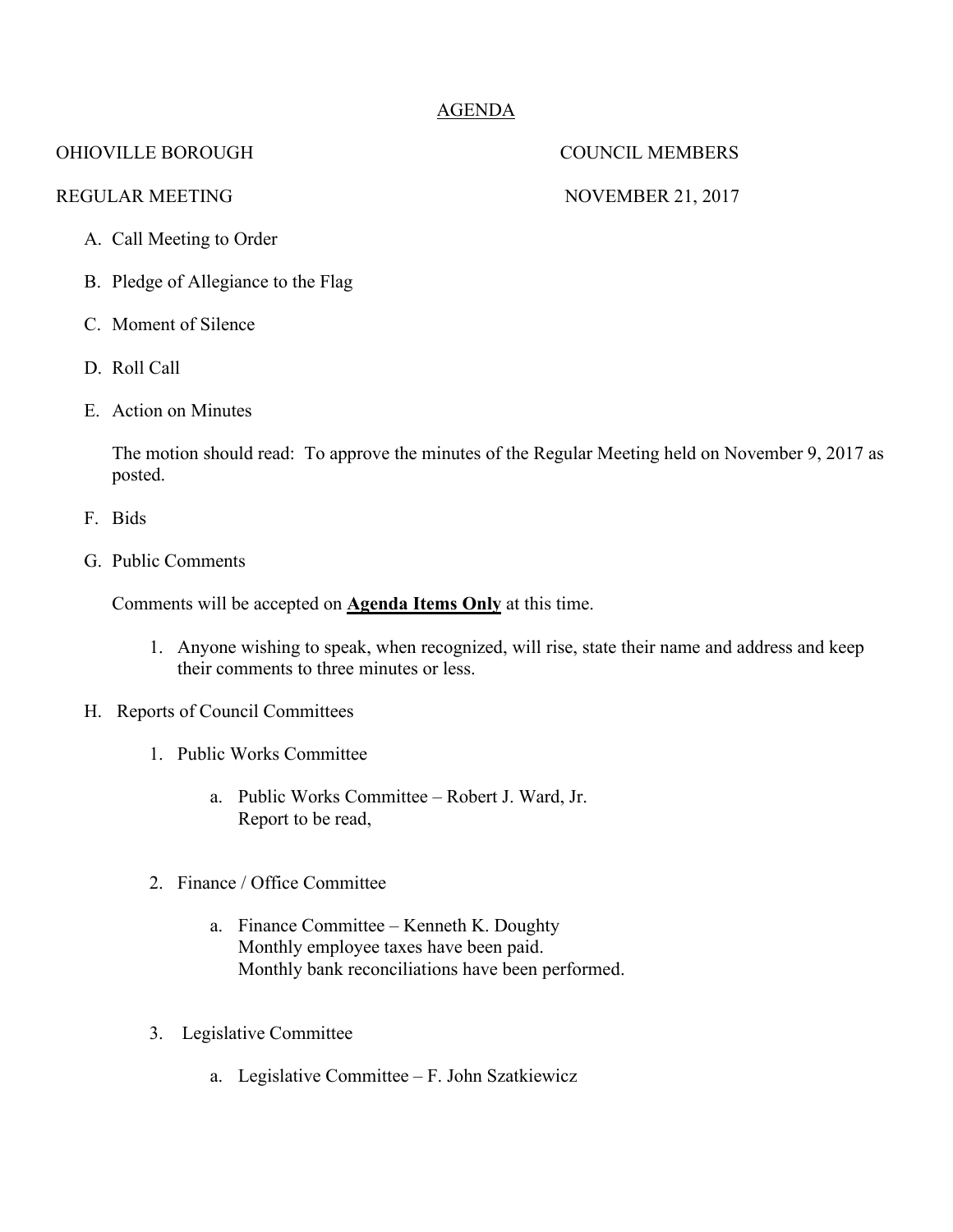### Page 2

- 4. Public Utilities Committee
	- a. Public Utilities Committee Kenneth K. Doughty
- 5. Public Safety Committee
	- a. Fire Committee Denise Cox
	- b. Police Committee Denise Cox
- 6. Recreation Committee
	- a. Recreation Committee Lucas Hill
- I. Reports of Officers
	- 1. Mayor's Report Report to be read
	- 2. Secretary No Report
	- 3. Treasurer
		- a. Treasurer's report submitted for acceptance for the month of October 2017.
			- 1. Treasurer Report (Book Balances)
			- 2. Bank Balances (Page 3 of Bill List No. 11)
			- 3. The motion should read: To accept the Treasurers Report for the month ending October 31, 2017.
	- 4. Planning Commission No Report
	- 5. Emergency Coordinator No report